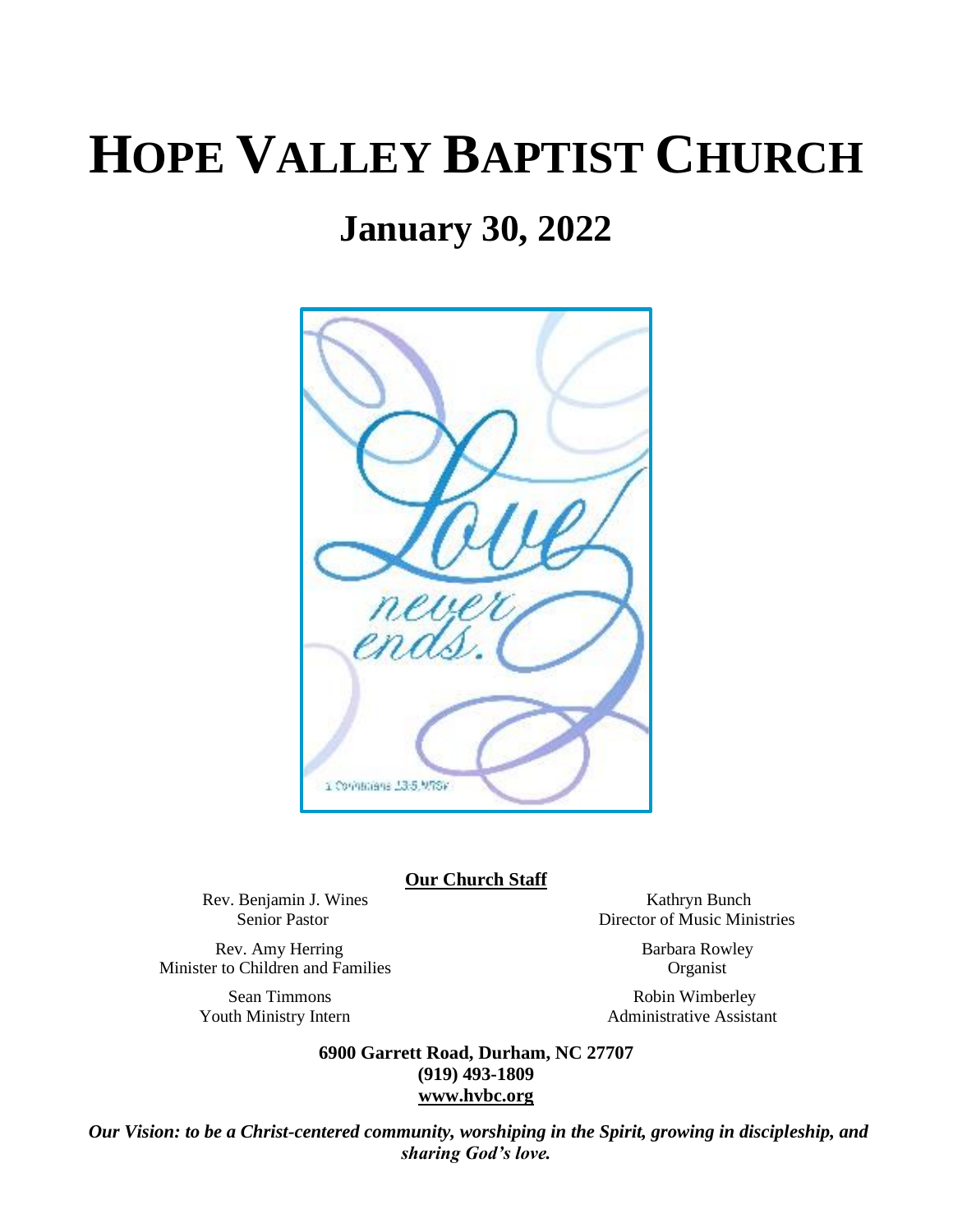## **The Church at Worship**

**Gathering Music**

**Welcome and Announcements Rev. Benjamin Wines Rev. Benjamin Wines Rev. Benjamin Wines Chiming of the Trinity** Barbara Rowley **Prelude** *Footsteps of Jesus* **<b>Kathryn Bunch** FOOTSTEPS and Barbara Rowley **Call to Worship** Psalm 71:1-6 Rev. Amy Herring Leader: In you, O Lord, I take refuge; let me never be put to shame. **People: In your righteousness deliver me and rescue me;** Leader: Incline your ear to me and save me. **People: Be to me a rock of refuge, a strong fortress, to save me,** Leader: For you are my rock and my fortress. **People: Rescue me, O my God, from the hand of the wicked,** Leader: From the grasp of the unjust and cruel. **People: For you, O Lord, are my hope,** Leader: My trust, O Lord, from my youth. **People: Upon you I have leaned from my birth;** Leader: It was you who took me from my mother's womb. **People: My praise is continually of you. Invocation** Rev. Amy Herring **Hymn of Praise** *They'll Know We Are Christians* **ST. BRENDAN'S** We are one in the Spirit; we are one in the Lord. We are one in the Spirit; we are one in the Lord. And we pray that all unity may one day be restored. **Refrain:** And they'll know we are Christians by our love, by our love. Yes, they'll know we are Christians by our love. We will walk with each other; we will walk hand in hand. We will walk with each other; we will walk hand in hand. And together we'll spread the news that God is in our land. **Refrain**. All praise to the Father, from whom all things come. And all praise to Christ Jesus, His only Son. And all praise to the Spirit, who makes us one. **Refrain**. **Scripture Reading**  1 Corinthians 13:1-13 Mike Bunch **Children's Message Service Structure in the Children's Message Service Structure in the Children's Message Service Structure in the Children's Message Service Structure in the Children Structure in the Children Structure Pastoral Prayer and Lord's Prayer Rev. Benjamin Wines Rev. Benjamin Wines Our Father, Who art in heaven, hallowed be Thy name. Thy kingdom come, Thy will be done on earth as it is in heaven. Give us this day our daily bread. And forgive us our trespasses as we forgive those who trespass against us. And lead us not into temptation, but deliver us from evil. For Thine is the kingdom, and the power, and the glory, forever, Amen. Anthem** *Every Knee Shall Bow* HVBC Ensemble Jay Turner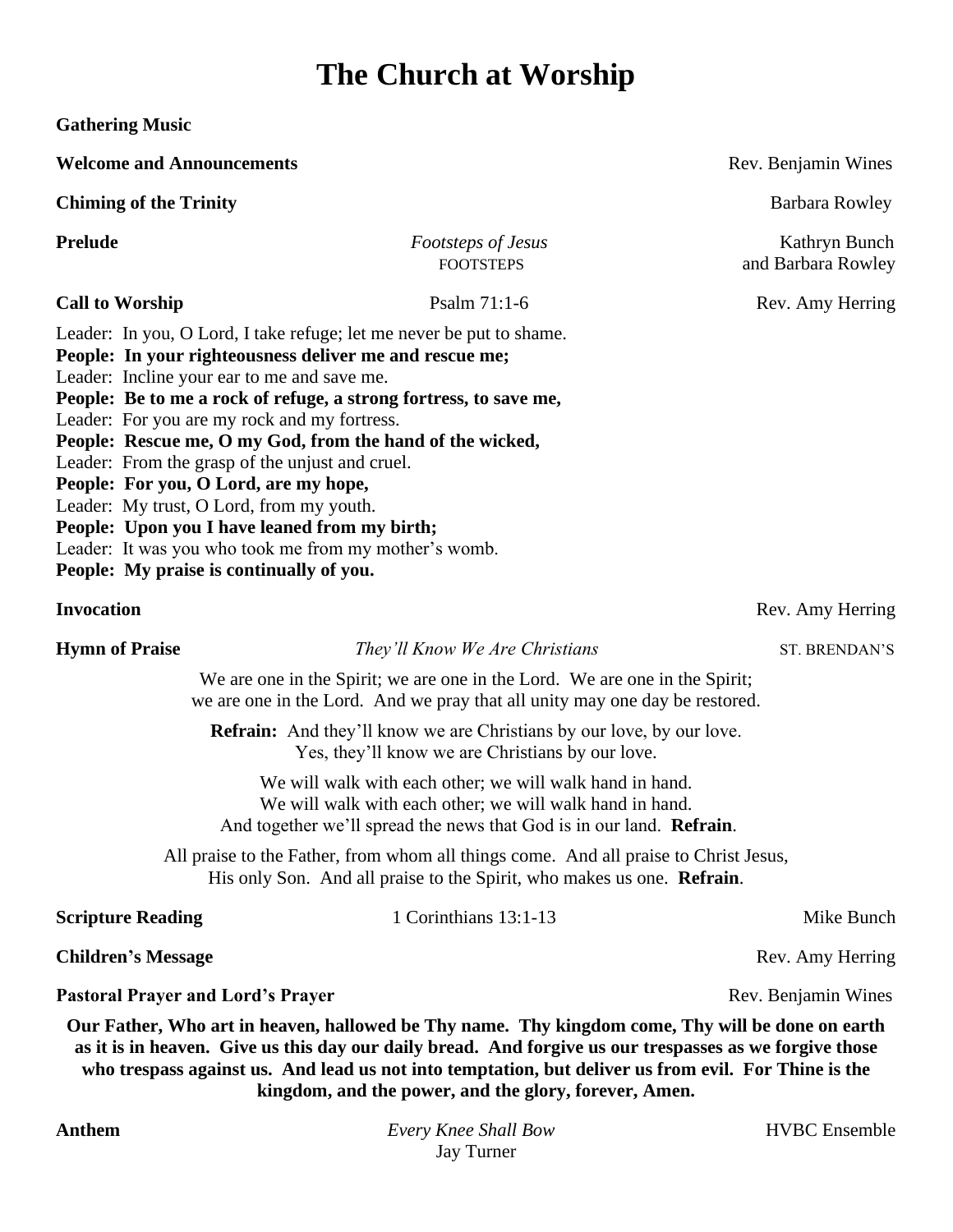| COVID-19                                                                                                                                                                                                                                                                                                                                                                                                                                                                                                                    |
|-----------------------------------------------------------------------------------------------------------------------------------------------------------------------------------------------------------------------------------------------------------------------------------------------------------------------------------------------------------------------------------------------------------------------------------------------------------------------------------------------------------------------------|
| I wanted to take this space to inform you of a decision made by the Regathering Team and Church Council. The<br>Regathering Team met Tuesday, January 25 <sup>th</sup> to discuss whether or not to reopen the church for in-person services.<br>After looking at the same metrics we've been using since we resumed in-person services last year, the Regathering<br>Team recommended to the Church Council that services remain virtual through the month of February. The<br>Church Council accepted our recommendation. |
| There is a caveat to this decision. The Regathering Team will meet again in two weeks and look at Covid numbers,<br>particularly case positivity rates. If there is a consistent, downward trend in Covid numbers and case positivity<br>rates drop down to where they were back in December 2021, we will consider reopening for in-person services<br>before the end of February.                                                                                                                                         |
| This was not an easy decision. All of us agreed that we want to get back to seeing each other in person. But we<br>also all agreed that it is not safe to do so right now. Omicron has run rampant and so we want to do what we can<br>to protect ourselves and our neighbors. We are all praying for our church, our city, and our state as the pandemic<br>drags on.<br>Grace and peace,                                                                                                                                  |

**A big thank you to the HVBC Ensemble for sharing** 

Though I may speak with bravest fire, and have the gift to all inspire,

and have not love, my words are vain, as sounding brass, and hopeless gain.

Though I may give all I possess, and striving so my love profess, but not be given by love within, the profit soon turns strangely thin.

Come, Spirit, come, our hearts control, our spirits long to be made whole. Let inward love guide every deed; by this we worship, and are freed.

## **Benediction** Rev. Benjamin Wines

### **Sermon** *Face to Face Face Rev. Benjamin Wines*

**Hymn of Commitment** *Though I May Speak with Bravest Fire* GIFT OF LOVE

**Postlude** *We Go In Peace Kathryn Bunch* 

Keith Christopher and Barbara Rowley

**their gifts of music with us this morning.**

Pastor Ben